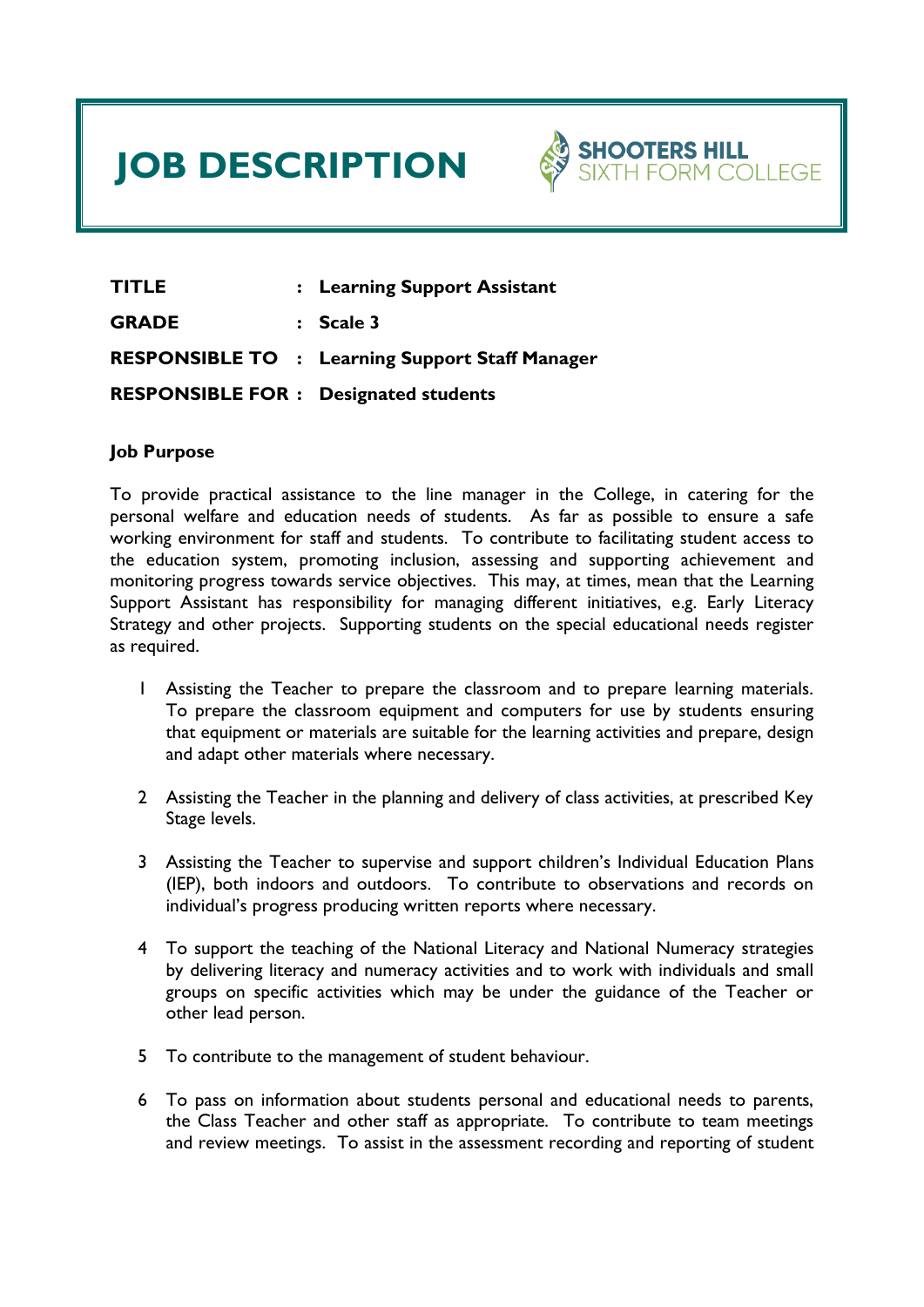progress. Reporting to the teacher and giving feedback to students on their progress.

- 7 To act as mentor to other Learning Support Assistants.
- 8 To administer tasks and tests and to contribute to the assessment and reporting of the National Curriculum levels.
- 9 To organise and take part in college activities and events as required and to accompany and support students on outings from college as necessary.
- 10 To support the students in physical activities (PE, Drama etc) as required.
- 11 To ensure the physical welfare of students and to assist students with their physical needs as appropriate and agreed. This may include administering medication, assisting with oral and personal hygiene including changing nappies/pads and facilitating incontinence programmes, feeding or assisting with feeding and supporting the student during break and lunch times as appropriate.
- 12 To undertake training and attend INSET days in accordance to contractual requirements. To contribute to whole college policies.
- 13 Attending to minor accidents at college, where appropriate training has been given, and supervising unwell students at the direction of the Head Teacher.
- 14 To maintain the health and safety of students and colleagues in the college by assisting in maintaining a clean and tidy environment and reporting any hazards that cannot be dealt with to your line manager.
- 15 To support the College's Equal Opportunities policies.
- 16 Assisting with any other duties of a similar level of responsibility as required by the Head Teacher.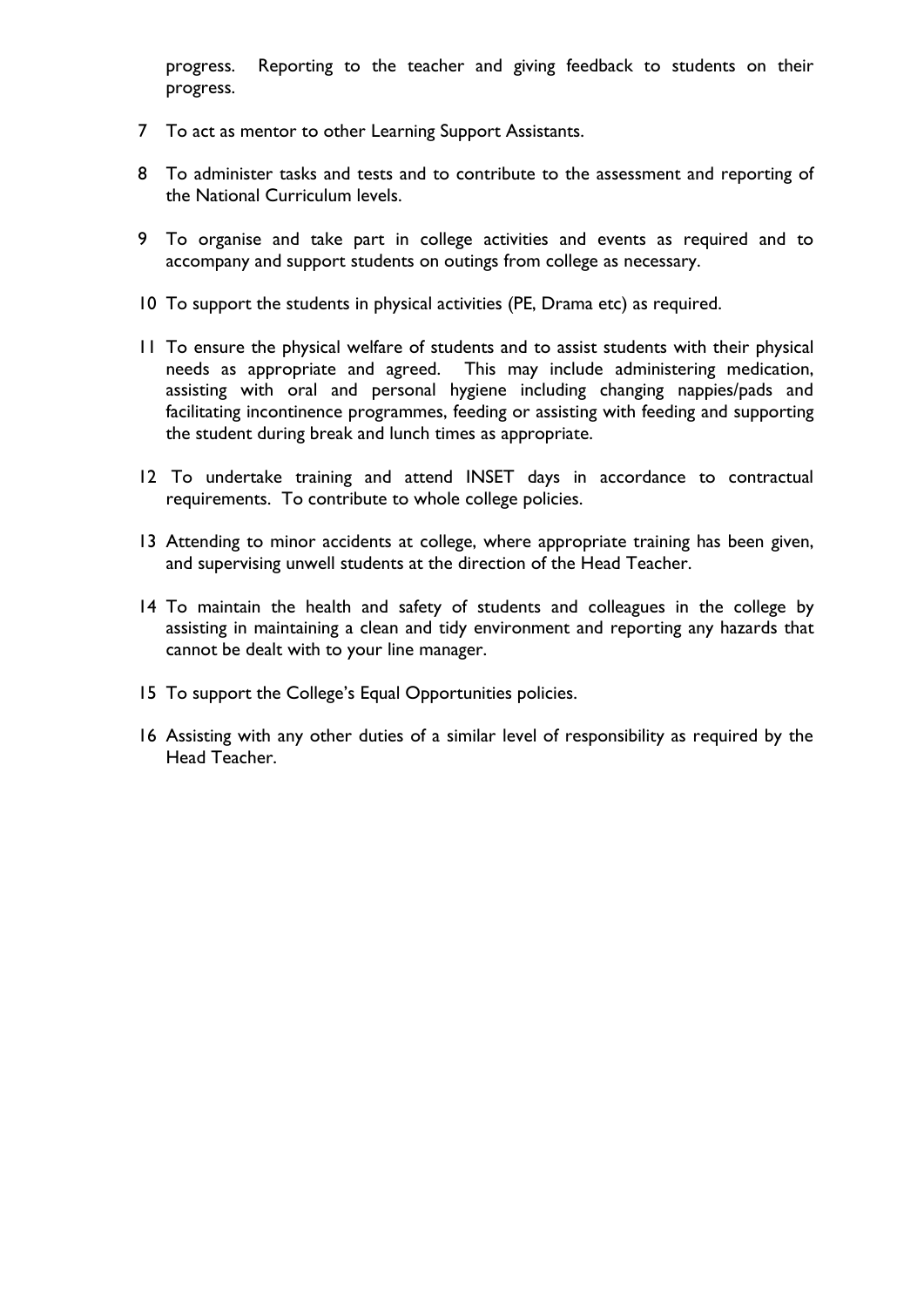# **At this level**

The employee will work under the supervision of the college be an experienced Learning Support Assistant. They will have experience and competence across a varied range of duties and a relevant qualification. They may be required to mentor or supervise other Learning Support Assistants.

#### *At this level the employee will be expected to:*

- Contribute to the management of student behaviour
- Establish and maintain relationships with individual students and groups
- Support students during learning activities
- Take part in some sort of continuous development to review and develop their professional practice.

#### *This will involve (some not all):*

- Assist in preparing and maintaining the learning environment
- Contribute to maintaining student records
- Observe and report on student performance
- Contribute to the planning and evaluation of learning activities
- Promote student's social and emotional development
- Support the maintenance of student safety and security
- Contribute to the health and well-being of students
- Support the use of information and communication technology in the classroom
- Help students to develop their literary skills
- Help students to develop their numeracy skills
- Help students to access the curriculum
- Support the development and effectiveness of work teams
- Develop and maintain working relationships with other professionals
- Liaise effectively with parents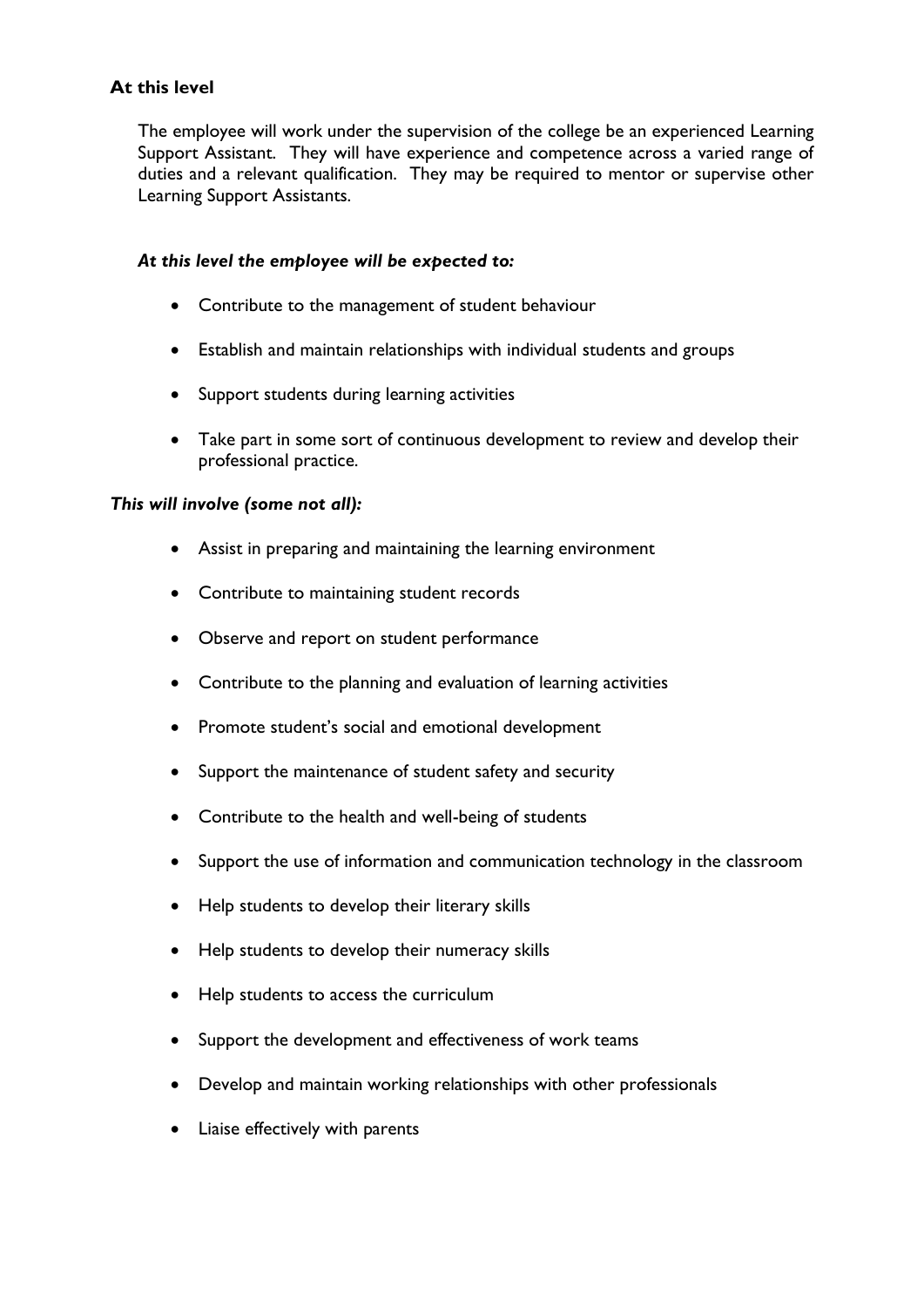#### *In addition, they may also*

- Provide support for bilingual/multilingual students
- Support students with communication and interaction difficulties
- Support students with cognition and learning difficulties
- Support students with behavioural, emotional and social development needs
- Provide support for students with sensory and/or physical impairment
- Providing personal care for students, where needed and after training has been provided.

# **Educational requirements**

- English language reading and comprehension up to GCSE standard
- Numeracy skills up to GCSE standard
- Training or a qualification in communication techniques, eg braille or a specified signing language
- Training in the relevant National Curriculum requirements.
- A relevant City and Guilds, NVQ or BTEC or NNEB qualification. Any qualification relevant to a specific area of the curriculum, or LEA approved training.
- Learning Support Assistants with relevant experience (3-5 years) who have attended LEA training courses or equivalent training and whose work can be certified as being of special merit shall be graded at this level.

# **Additional Information**

Working Arrangements

- Hours of work: 35 hours per week, Term Time Only at 39 weeks. Routine fixed daily start & finish times between 08:00 & 17:00 by agreement.
- Under exceptional circumstances, e.g. alterations in the college's pattern of working or changes in pattern of demand, the hours of attendance may be varied after consultation with the member of staff concerned.

# **Safeguarding**

Shooters Hill Sixth Form College is committed to safeguarding and promoting the welfare of children and young people and expect all staff to share this commitment. Appointment to this post is subject to an enhanced Disclosure and Barring Check (DBS) and background checks.

# **Review**

This is a description of the job as it is presently constituted. It is normal practice to review periodically job descriptions to ensure that they are relevant to the job currently being performed, and to incorporate any changes which have occurred or are being proposed. The review process is carried out jointly by manager and employee and you are therefore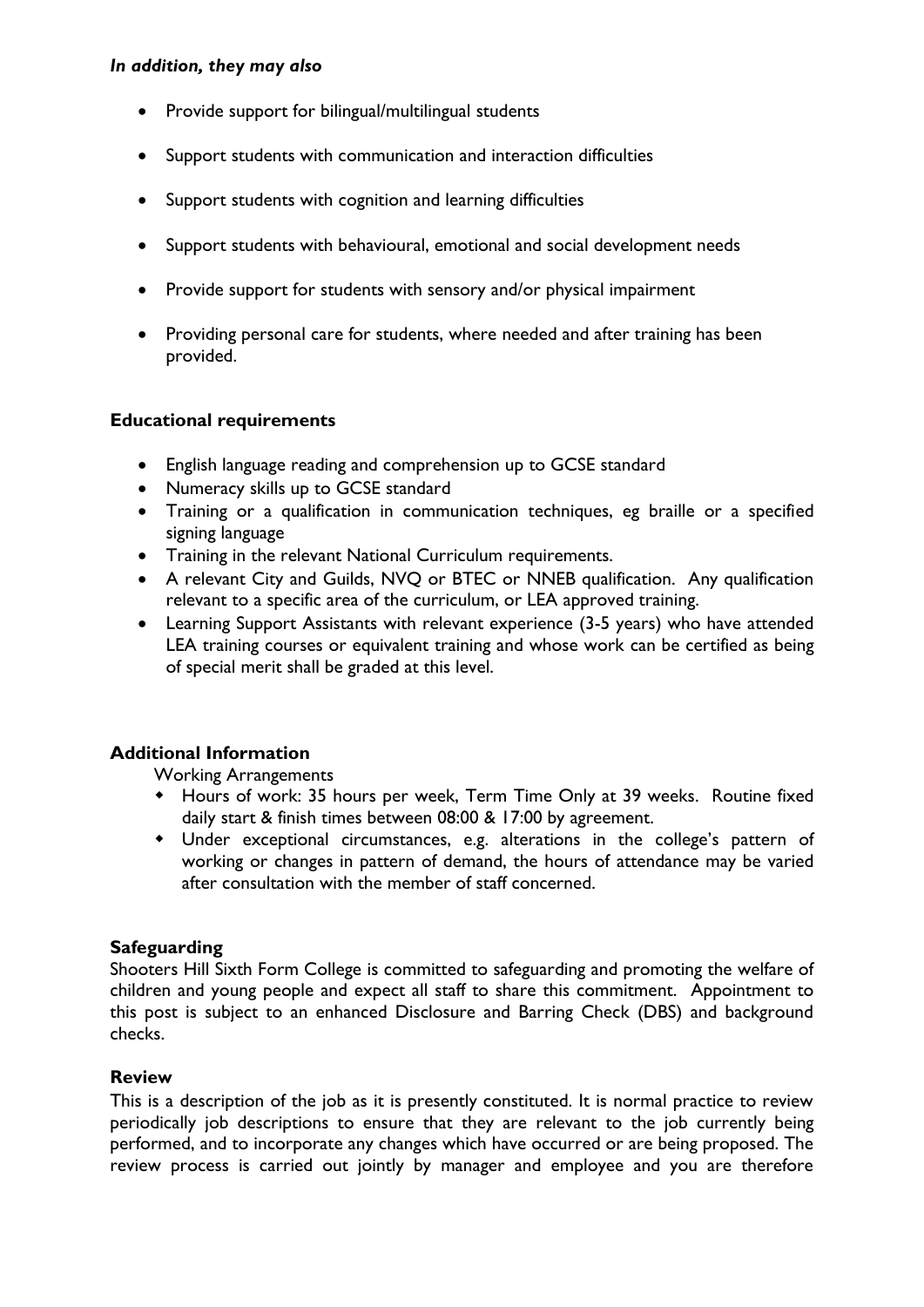expected to participate fully in such discussions. In all cases, it is our aim to reach agreement to reasonable changes, but where it is not possible to reach agreement, we reserve the right to make reasonable changes to your job description which are commensurate with your grade after consultation with you.